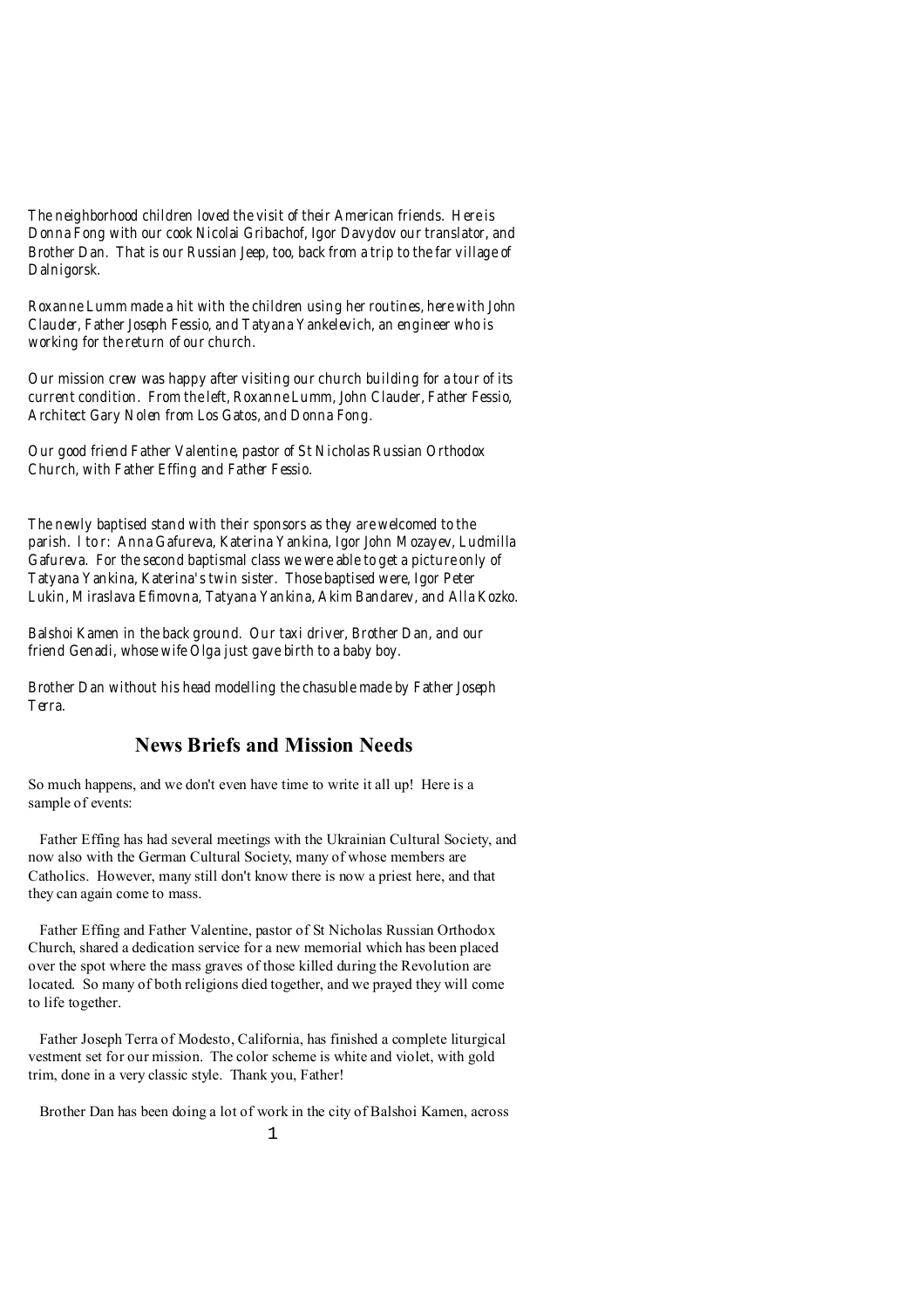the Ussuriski Bay from Vladivostok. English teachers there are anxious to practice, and there is a new course in religion beginning this fall in the school. We will be helping with the part of the course on Christianity. An Orthodox parish is trying to organized there, but as yet they do not have a church or pastor. We have the first request from there for Catholic baptism. Remember Balshoi Kamen when you pray!

 A cable television company has offered us free air time for a regular program. We are in the process of finding program materials, and have received some Russian tapes from Lumen 2000, thanks to The Way Home of Dallas, Texas. This is a wonderful opportunity for evangelization and teaching the basics of the Christian faith even to Orthodox believers whose pastors are simply too busy to teach classes.

 The mission has printed its first booklet, entitled "The Words and Actions of the Parishioners at Holy Mass". There is no official Russian translation of the mass yet, and most prayerbooks we have found have different translations. So we decided to print our own "missalette" so that all our people can answer the prayers of the mass. Next we are translating a book of prayers for the home, and a wonderful booklet about the teaching of the early Church concerning abortion. This booklet, "The Early Church Fathers and Abortion" by Dr Larry Crutchfield and is available from the American Life League in English. Igor Davydov works at our translations. Does someone want to support this printing project?

 Baptisms and confirmations continue as our parish grows. On Pentecost we had four adult baptisms, and on July 19, five. Four people have joined the Catholic church from other Christian denominations. Brother Dan and Father Myron have been taking turns instructing the catechumens. We are looking for someone who can be a full time catechist, working with the young and the elderly, especially. Speaking Russian is necessary!

 Recently Father Valentine, our Orthodox friend, introduced us to a Catholic lady to whom he had been ministering for some time, because there was no Catholic priest here in Vladivostok. Her name is Tamara, and for 16 years she has been paralyzed from the neck down, and spends all her time in bed. Her sister has cared for her all these years. She lives on the seventh floor, and her apartment looks out on our church building. She will be right next door when we move there. She lives in very austere circumstances, not having even a crucifix, a prayerbook, or a holy picture. She can't use a rosary because of her paralysis. Our Bishop Werth went to anoint her and pray with her. She needs someone to read to her, because she can't hold a book. It seems to me she needs a television set, and even a video player, so that we can show her religious videos. Would someone like to give her a TV or Video? Your donation with a note should be sent to: Vladivostok Mission, 225 Cordova Street, Anchorage AK 99501

 When Bishop Werth was here he asked us about baptismal register books for the parishes of Russian Asia. These special books made from archival paper cost about \$80 each in America. Would your parish like to donate one of these registers to Russia? Ask your parish to send a note with the donation to Vladivostok Mission, 225 Cordova Street, Anchorage AK 99501. Or, if you prefer, these books can be mailed directly because no one would steal these books which are useless for resale. Send us a note to get an address of a parish that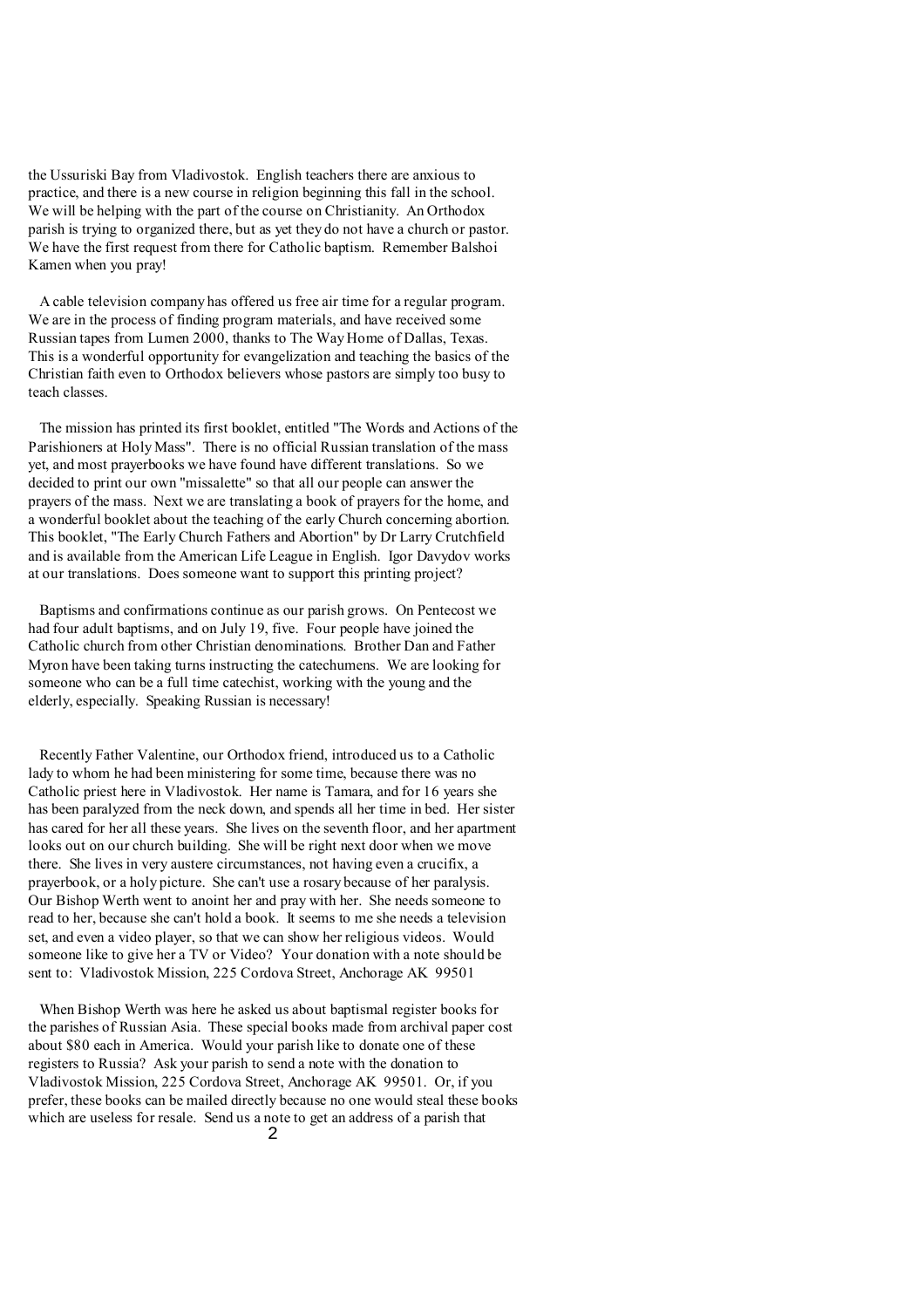doesn't have a baptismal register. Consumer products are stolen from the mail, so don't send these, please!

 We are looking forward to receiving our church building back, hopefully by January 1, 1993. We will then need to tear out the floors which were built inside and prepare the church for worship. Can you help with this project?

 Thank you to our wonderful co-missionaries who are helping us from around the world. While we are here making a new beginning in Russia we are dependent upon help from outside. In addition to our friends who are making personal donations, here are some organizations that have helped us:

 Thanks to Father Fessio and the many friend of Ignatius Press of San Francisco for a jeep, a van, mass wine for the whole diocese, a copymachine, a computer for the pastor of Krasnoyarsk so that he can receive electronic mail, and for their work on the road here in Russia as evangelists in the small villages.

 Thanks to the youth of HolyTrinity Parish in Ehrenstein Germany for working and saving to get us a car. After Ignatius Press purchased a car, it was essential that we have a garage (we were not able to use the car for several weeks because the battery and a tire were stolen, and gasoline was stolen twice), so the Holy Trinity contribution was used to buy a garage. Thanks to these young people who care about the mission and about Russia!

 Thanks to the Archdiocese of Anchorage for supplying our banking and mailing facilities. Thanks to the Catholics of Turkey, who paid our travel expenses; to the Altar Society of Livingston, CA; To Our Lady of Fatima Russian Catholic Church of San Francisco; To the Knights Ladies of Modesto, CA; To Sacred Heart Church of Dos Palos, CA; To the Canons Regular of Grand St Bernard, Switzerland; To the Catholic Campus Community of Turlock, CA; To the Catholic Community of Castle Air Force Base, CA; To the Society for the Propagation of the Faith of the Diocese of Arlington, VA; To Corpus Christi Church of San Francisco, CA; To the St Vincent De Paul Society of Turlock, CA; To Our Lady of Miracles Parish of Gustine, CA; To Mahoney Exports of San Francisco; To the Capuchin Friars of the Renewal of Larchmont, NY; And to many individuals who have made gifts to make our mission possible. God bless you all! --M.E.

### **Crucifix from Church Found**

 In February, Victor Obertas, the chairman of the Committee on Memorials and Historical Places of the Primorye Krai, told us that there was an old crucifix from our church which had been discovered when there was some digging for utilities nearby. He said it was currently located in the Art Institute where it was used as an example of religious sculpture. Thanks to Oleg Igorevich Grigorev of the Art Institute, we were able to see and photograph this crucifix. It has been damaged somewhat, but still a wonderful relic of the former furnishings of our church. We decided to allow the crucifix to remain for now at the Institute until we have a place for it, because it has been safe there for many years. Maybe it will make a centerpiece for a special memorial within our church building to commemorate these 70 years when the church was suppressed and its members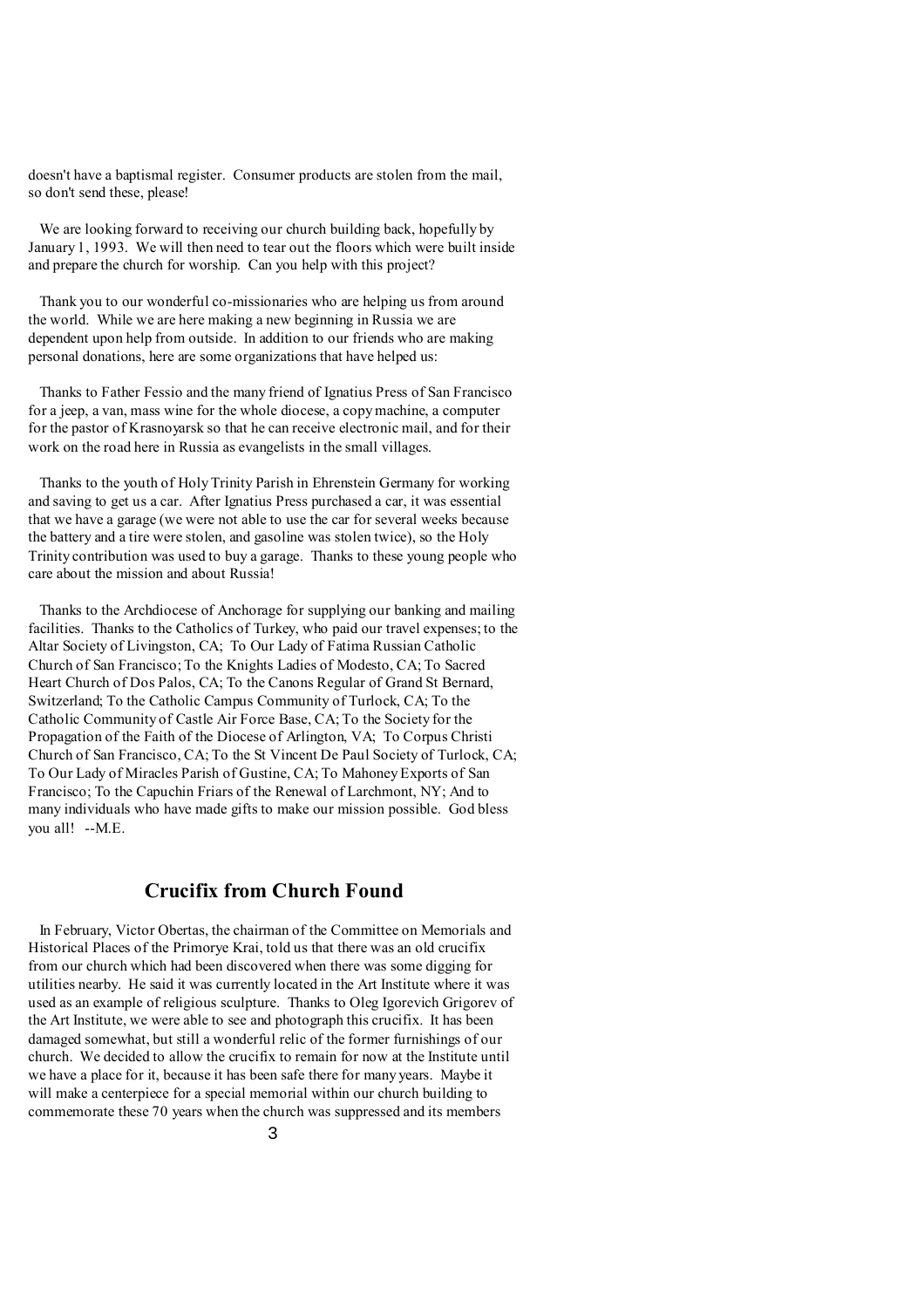martyred.

*The marble crucifix from our church as it is today. Standing nearby, Tatyana Valyayeva.*

# **Wheelchairs for Elena and Irina**

 It was May, and Elena hadn't been outside since November! Her apartment is on the 8th floor, but her old wheelchair wouldn't fit in the elevator. Her mother and father simply couldn't carry her anymore down all those flights of steps. In fact, she was so out of practice using the wheelchair that she was afraid to even try the bright, shiney new one we brought.

 First she screamed that she was afraid. Perhaps you would be afraid too, if you lived all your life on the floor--chairs are high when you can't steady yourself with your hands. Then she was determined to try it. She broke out in perspiration as she struggled to bend to fit in the chair. Then when she relaxed, she noticed it would be fine, and she began to see if she could rotate the wheels herself. Then we showed her father how to tip the chair to go down the last four steps which lie beyond the elevator on the first floor. Then her father pushed her to the elevator- it was a perfect fit!

 We met her laughing on the first floor. As she went out into the spring sun and saw the greenery, the flowers and the children playing, it was like being born again into a new world for her.

 Who do we thank? We aren't sure, because so many people tried to answer our call for some wheelchairs for Russians, including friends in Anchorage and in California. We never really heard exactly from whom we received these wheelchairs. We know we can thank Mr Sae Hoon Lee of the American Consulate staff, also Mr John Bold of San Diego, which is the sister city of Vladivostok, as well as Aeroflot airlines. They worked together to bring the wheelchairs to Vladivostok. We can also thank the Adventist Church for bringing the need for these wheelchairs to our attention. But others were involved, too.

 Elena isn't the only one who was helped, but also Irina, whose old, broken wheelchair also didn't fit in the elevator. Her situation wasn't quite so difficult because she only lives on the third floor!

#### *Elena Kozlova and friend. In the back, her father, Adventist pastor Yuri Bochko, Father Effing, Adventist member Paul, and Elena's mother.*

*Irina Albitskaya and her mother.* 

# **Ignatius Press Comes to Visit and to Work**

by Brother Daniel Maurer, C.J.D.

 A group of five extraordinary people visited us during the month of July, and by the time they left, they had greatly enriched us and our mission, and they themselves had been enriched by the Russians they met. Leading the group was Fr Joseph Fessio, S.J., founder and editor of Ignatius Press (IP). His fellow travelers were Roxanne Lumm, design editor at IP; Donna Fong, managing editor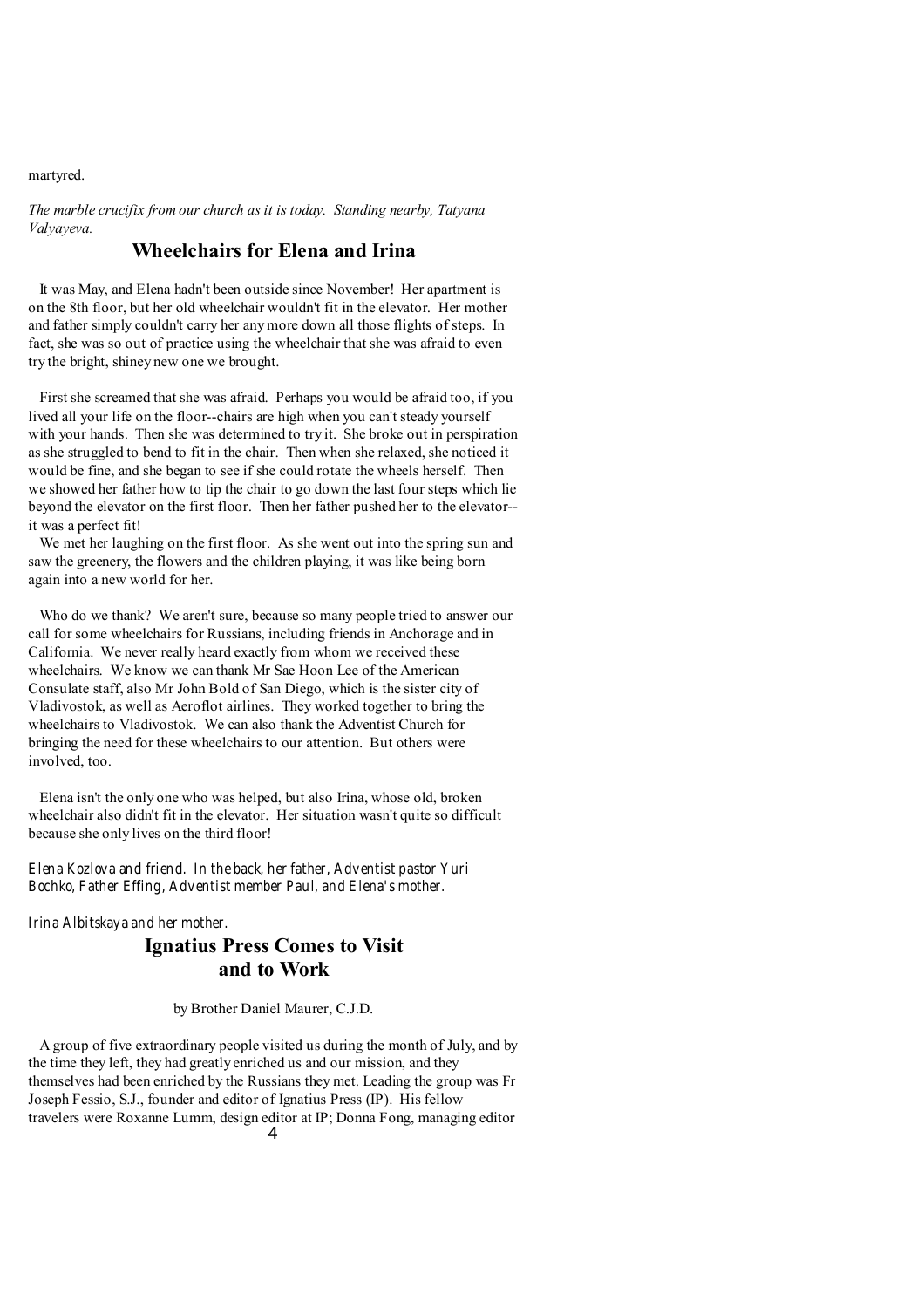of IP's monthly magazine, *Catholic World Report*; Gary Nolen, an architect from Los Gatos, CA specializing in church restoration; and John Clauder, a rock/jazz drummer, who is a full-time lay evangelist at St Francis Church in Vista, CA, and father of eight (soon to be nine).

 Our acquaintance with them, I am convinced, is due to God's good providence, one of those occurrences too timely not to be something of a miracle. A few weeks before we came to Vladivostok in February, we met with Fr Stephen Armstrong the Jesuit pastor of Our Lady of Fatima Russian Catholic Church in San Francisco. He happened to mention that Fr Fessio, another San Francisco Jesuit, was planning a two-month working visit to Bishop Joseph Werth, S.J. in Novosibirsk, Siberia. I took the name and number, hoping to be able to call, but thinking that I might not have time in the flurry of details involved in moving abroad. But the process of obtaining our visas took longer than we thought, so one day I called. When he heard of our plans to go to Russia, not only did Fr Fessio make time in his busy schedule to see me immediately, he also invited Fr Myron and me to stay with him in San Francisco during the final stages of preparation. The first day I met him last January was the day he received his winter down coat and fur hat for his proposed March-April trip to Siberia.

 He made the trip to Novosibirsk a month after we arrived in Vladivostok, and was able to give valuable help to our bishop by celebrating Holy Week and Easter services in German for many German-Russian Catholics in a small Siberian town who had not seen a priest in over 70 years. A cancelled Aeroflot flight on his return to San Francisco at the end of April gave him the unexpected opportunity to visit us for three days. After two months in frozen Siberia, he lightheartedly referred to Vladivostok as the garden spot of Asian Russia. At that time he set up our electronic mail system that gives us error-free access to the rest of the world within hours. He was so impressed with Vladivostok and the compelling needs of our mission that he started making plans to return with a group of friends in July. Roxanne and Donna, whom we had gotten to know and love in January, worked late nights at IP finishing projects during May and June so that they would be able to make the trip with him.

 Through the Catholic grapevine, others heard that Fr Fessio was involved in helping the Church in Russia. Architect Gary Nolen, from Los Gatos CA, had earlier learned of a group of Russian architects renovating churches in Novosibirsk. He got in touch with Fr Fessio, and was enlisted in the expedition to Vladivostok to give us professional advice on how to restore our church, the former Catholic cathedral. During his last week in Russia, he also had the opportunity to fly to Novosibirsk (farther than from San Francisco to New York) to consult with the architects involved in the construction of the new Catholic and Orthodox cathedrals there.

 Catholic evangelist John Clauder had dreamed of helping to spread the Word of God again in once-holy Russia, but had met with caution or disinterest. Just days before the group was to leave, he heard about the proposed trip, called Fr Fessio, and signed on.

 Americans are known throughout the world for our optimism and our ability to get things done. Our five American visitors took once-closed Vladivostok if not by storm at least by surprise. Through interpreters engaged by Fr Myron for the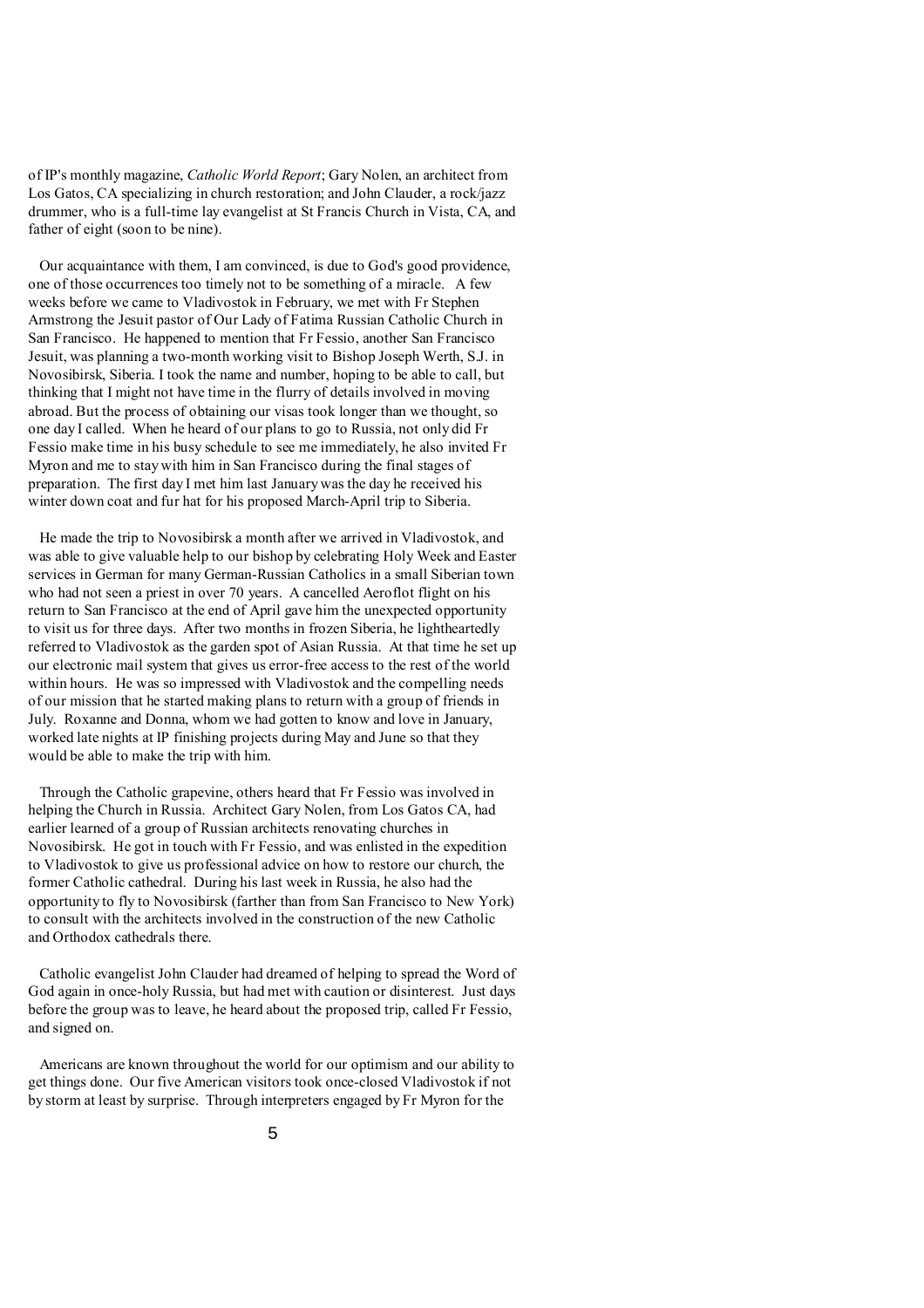occasion, and with the limited but quite respectable Russian of Fr Fessio and Roxanne, the group got to work with true missionary zeal. Gary and Fr Myron met with representatives of the city government and got permission to make a thorough study of the church building. Day after day, with the help of our friend, engineer Tanya Yankelevich, Gary went to the church to record every detail of its current condition in order to take back to the States the necessary information from which plans could be made by a group of American architects and construction consultants. Gary's work will be indispensable as we proceed to remove the 1935 addition of interior floors in the nave, and to restore the entire building to its original design. He took a brick and other samples of the building back to America for scientific analysis.

 Roxanne Lumm had more foresight that most Americans. She has been studying Russian in her spare time for a number of years while waiting for religious freedom to make its comeback in Russia. Perhaps one day she will be a resident missionary here. If so, IP's loss will be the children of Russia's gain. Among them she quickly became the most popular of all our visitors, not only because she could speak their language, but also because she cleverly thought to bring with her a huge box of toys and candy.

 During the first week of his stay, Fr Fessio bought a Russian military jeep and a Japanese van for our mission. After Gary finished his work at the church, and before the jeep was even registered properly (Russian bureaucracy can be a tangled web) four members of the group, Fr Fessio, Roxanne, John and Gary, with Tanya as interpreter, took it on the first of two missionary trips looking for Catholics and Christians in Primorya Krai, our local administrative region equivalent to a state. They traveled over axle-bending roads, and met some of the most hospitable people in the world. Four days later, bruised but intact from a close encounter with a pothole almost the size of the jeep itself, they reported back to Vladivostok that they had met some Orthodox, some evangelical Protestants, but no Catholics. They had, however, let many people know that the Lord loves them and that the Catholic Church is back in operation in the area. They also distributed many Russian New Testaments provided by the members of John's parish in Vista.

With four people away and the apartment relatively quiet, Donna proceeded to edit the full text of a 64-page magazine on a laptop computer in our living room. Each day, she received long transmissions of electronic mail from *Catholic World Report* editor-in-chief Robert Moynihan in Rome containing all the proposed articles for the next issue. It is interesting to know that Vladivostok is technologically ahead of the Eternal City. We have a number of electronic mail outlets here, but Mr Moynihan has to call long distance to Milan to connect to an electronic mail system there.

 On Fr Fessio's second exploratory trip around the Krai, he and Roxanne felt comfortable enough with their increasingly proficient Russian that they did not take an interpreter along. With John and Gary they traveled north to the area's second largest city, Usurisk. There they were warmly received by the local Orthodox pastor and his parishioners who were in the middle of the major local religious celebration of the year, a feast that commemorates the tradition of Our Lady's having healed the arm of St John Damascene. Fr Fessio was so impressed by the friendliness of our Orthodox brothers, that he called here to invite the rest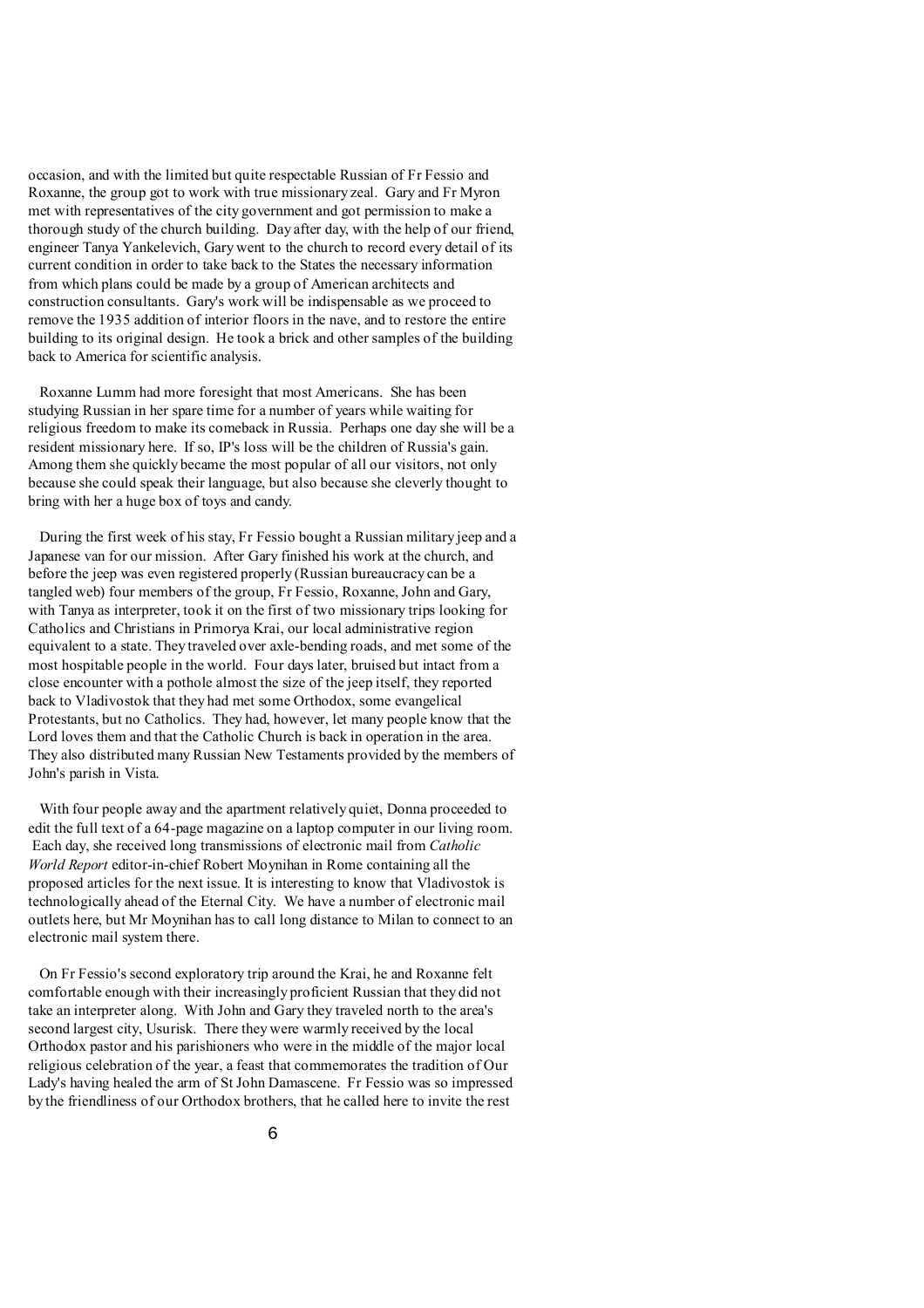of us to the feast that evening. Fr Effing found a way to join them for the service and the procession. There he learned that the Orthodox parish in Usurisk was never closed during all the long, dark years of communist terror and oppression, unlike the 28 Orthodox parishes in Vladivostok which were closed completely and every church building destroyed.

 Following Sunday Mass on July 5, Fr Myron held an open meeting of the parish. Fr Fessio described for the people some of the ways in which he hoped he and his Ignatius Press community could help our renascent parish of the Most Holy Mother of God. His remarks gave our people great hope and much to look forward to. At that time he told them that he had just talked by phone to Mother Theresa of Calcutta. With financial support promised from Fr Fessio's newly created "Fund for Apostolic Works," Mother Theresa has decided to open a community of the contemplative branch of her Missionary Sisters of Charity in Vladivostok. Fr Fessio reported that Mother Theresa said she had promised Our Lady one community of sisters in Russia for each mystery of the rosary, and that so far she only had been able to establish ten, so that left five communities to go. If the sisters arrive here soon, they will be the eleventh community, corresponding to the eleventh mystery of the rosary, the Resurrection of Our Lord from the dead. I consider that a very appropriate symbol indeed for the Russian Far East where religious persecution was practiced most fiercely. The Lord is being raised to life again here every day, in new conversions, in the growing reception of the sacraments, in a greater knowledge of His Word. Thanks to the spiritual vision and financial support of Fr Fessio our people will soon have the immeasurable grace of the presence of consecrated, contemplative, religious sisters. These particular contemplative sisters not only pray, but also pledge two hours a day to work among the poorest of the poor.

 Rock/jazz drummer John Clauder contributed to the group's mission in his own very unique and talented way. In the United States, John has played drums for such famous singing artists as Frank Sinatra and the Mamas and the Papas. The notable Christian singer/songwriter John Michael Talbot has composed some of his music on John's kitchen table. Here in the Russian Far East John's visit coincided with the joint Russian/American celebration of the birthday of Vladivostok (July 2) and American Independence Day. No one knows how he managed it, but less than four days after he arrived in town, John performed a superlative drum solo on the main stage in the central city square at peak performance time during a rock concert organized to celebrate the renewal of Russian-American friendship. Two weeks later, John performed publicly again, this time in a crowded park overlooking the swimming beach at the bay downtown. With the help of Ruslan, his interpreter, he drummed and spoke a moving interpretation of the Incarnation from the prologue to St John's Gospel, and then gave a personal witness of his relationship with the Jesus the Lord. A sizeable crowd gathered for the event, and John was able to distribute to them the last of the Russian New Testaments from St Anthony's Parish in Vista. Throughout his stay in Vladivostok, John was helped by a group of Russian rock musicians who befriended him. They supplied the drums, the sound systems and transportation for his concerts and asked nothing in return except the chance to get to know a serious, committed Catholic Christian from America. Most of them said that they were either atheists or agnostics, but all of them are surely taking another look at the possibility of the existence of a loving God just because they met John whose warmth, smile and conviction of God's love are all very real.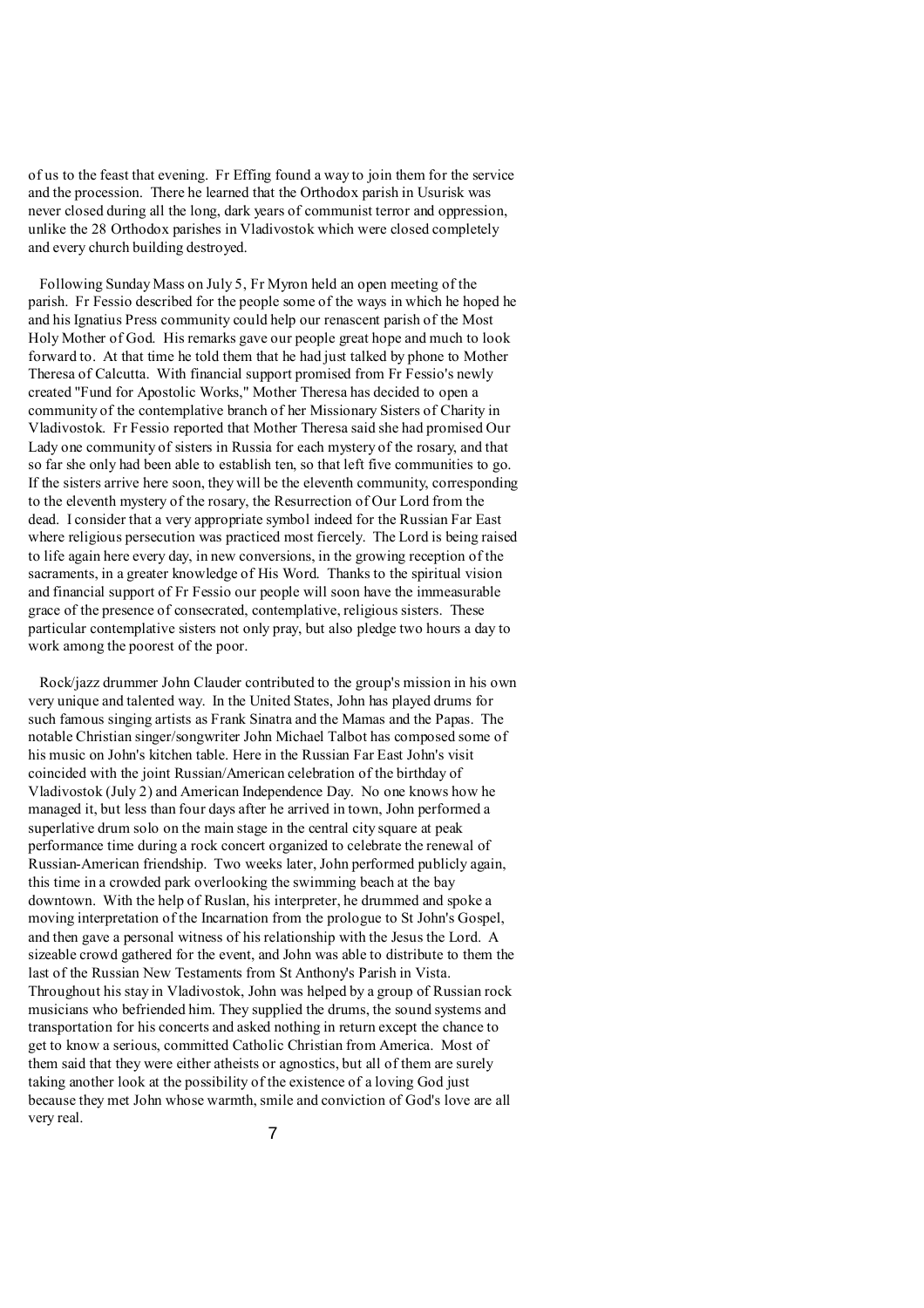Missionary life in Russia is often not physically comfortable. For the first two weeks of their three-week stay, we had no hot running water in our area of the city, and no water at all for two days. Fr Fessio slept on chair cushions on the kitchen floor. (His 6' 3" frame just fit our 7' kitchen.) Donna and Roxanne shared a small bedroom in the apartment below ours that we rented for the occasion and where Roxanne too slept on the floor. In that same two-room apartment with one bathroom there lived three and sometimes four other people. But I think all our visitors would agree that the personal warmth and hospitality of the Russian people more than made up for any physical discomfort. Fr Myron's new Russian teacher Luda Yelchisheva and her husband and son gave up their nearby apartment and went to stay with Luda's parents so that John and Gary would have a place to stay near us. Luda came back every evening to cook supper for them. A number of people Donna met insisted on giving her their cherished possessions as rememberances of her visits with them. Many of our Russian parishioners and friends offered transportation and interpretation services. Everyone wanted to help in some way. Our American friends gained a valuable insight into how much the majority of Russians value and respect Americans despite decades of official propaganda that painted us as malevolent exploiters responsible for most of the evil in the world.

 We thank our friends for their visit, their financial and spiritual support and their hard work. We hope they will come back again, often, to participate further in the work of our mission and to renew friendships. Until then, the apartment is quiet, I can get a drink of cold water from the refrigerator at night without stepping on anyone, and there is much to do to follow up on what has already been begun.

## **Crucifix from Vladivostok Church Found**

 In February, Victor Obertas, the chairman of the Committee on Memorials and Historical Places of the Primorye Krai, told Father Effing, the new pastor of the Most Holy Mother of God Parish in Vladivostok, that there was an old crucifix from the church which had been discovered when there was some digging for utilities near the old church building. He said it was currently located in the Art Institute where it was used as an example of religious sculpture. Thanks to Oleg Igorevich Grigorev of the Art Institute of Vladivostok, Father Effing was able to see and photograph this crucifix. It has been damaged somewhat, but still a wonderful relic of the former furnishings of the church. The crucifix will remain for now at the Institute until the church building is returned, because it has been safe there for many years. The parish is planning to make the crucifix a centerpiece for a special memorial within the church building to commemorate these 70 years when the church was suppressed and its members martyred.

(For photo:)

*The marble crucifix as it is today, with teachers from the Art Institute.*

# Priest to be ordained in Vladivostok

Deacon Daniel L. Maurer, who is working in Vladivostok's Parish of the Most Holy Mother of God, will be ordained to the Priesthood for the Apostolic